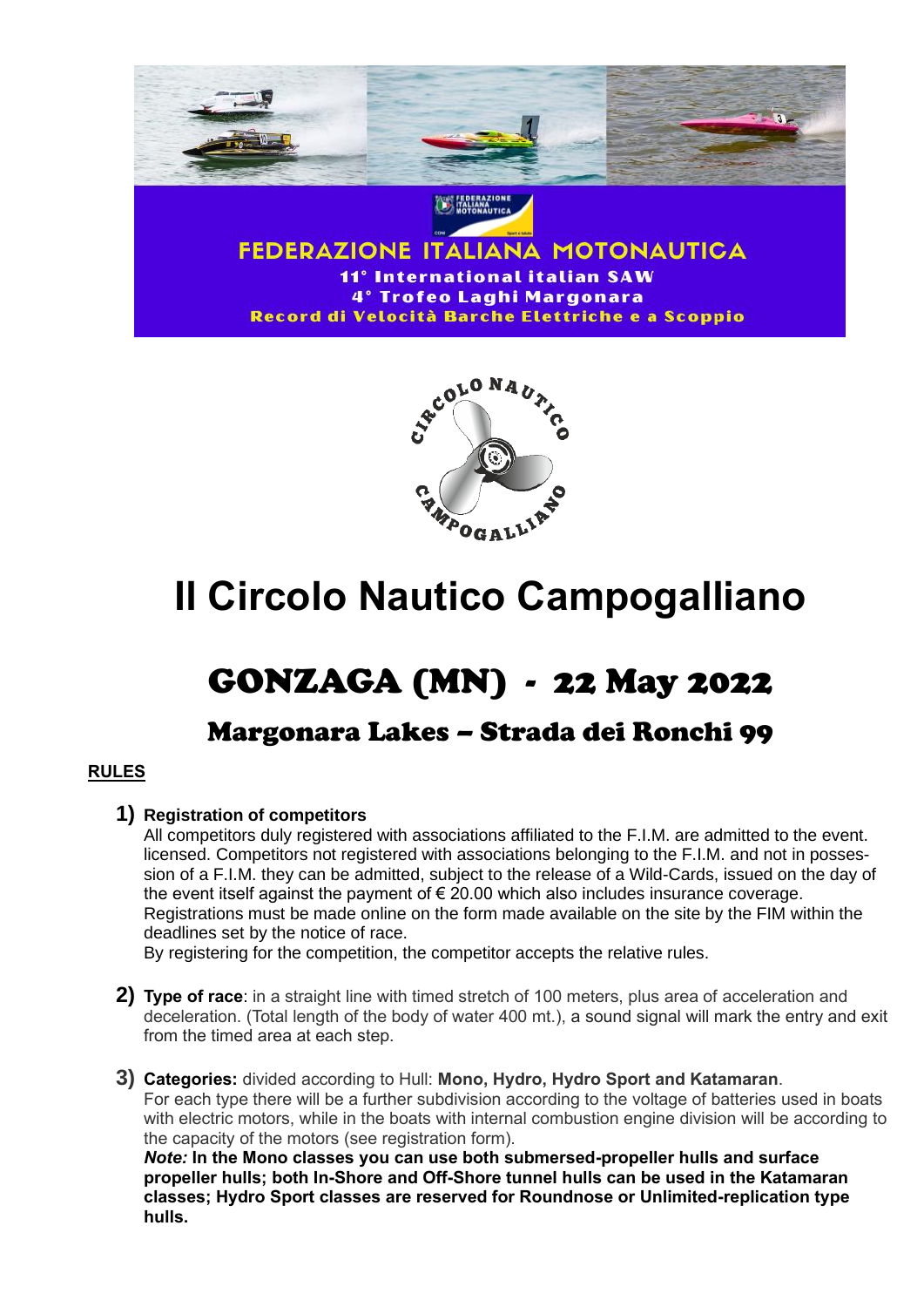**4) Technical Regulations:** the watercrafts must be supplied with Ni-Cd, Ni-Mh, Lithium-Polymer (Li-Iron batteries are not permitted). There is no limit to size and weight.

**Battery use example:**

12s class; 1 battery 12s 1p battery with 1 esc and 1 motor – 2 batteries 6s 2p batteries with 2 esc and 2 motors.

The combustion engines can be supplied with any type of fuel.

The use of silencers is not restricted, and they can exceed 80 db.

- **5) Sporting Regulations:** each boat will have two launches of 4 minutes each, and 1 extra minute to exit from the path. During this period, the participant may take an unlimited number of steps within the clocked sector. To get the validation test, the contestant must have completed at least one timed step, otherwise the launch will be invalidated. Obviously, each category will be ranked separately.
- **6) Regulations " Margonara Lakes Trophy ":** The trophy "Margonara Lakes", is based on the sum of the best positions in two different categories.

**5.1** At the end of the race there will be a classification for each category. **5.2** The best position of only two categories will be considered for each contestant (ex. cat. mono10 and cat. Hydro6).

**5.3** The placements will be scored in accordance with the Italian speed championship, namely: first = 400 points; 2nd = 300 points; 3rd = 225 points; 4th = 169 points; 5th = 127 points;

6th = 96 points,  $7th = 72$  points;  $8th = 54$  points;  $9th = 40$  points;  $10th = 30$  points;

11th = 22 points;  $12$ th = 17 points;  $13$ th = 13 points;  $14$ th = 9 points;  $15$ th = 7 points;

16th = 5 points; 17th = 4 points; 18th = 3 points; 19th = 2 points; 20th = 1 point.

**5.4** The sum of the points of the two charts considered, will result in a final classification, which will determine the winner of the **"**Margonara Lakes Trophy**".**

**5.5** In the case of a tie, the higher speeds will be taken into consideration.

**5.6** The final ranking will be awarded to the first 3 contestants classified.

### **SUBSCRIPTIONS MUST BE ONLINE EXCLUSIVELY BY THE DEADLINE 12/05/2022**



The registration fees are: for the 1<sup>st</sup> hull 20 €; for the 2<sup>nd</sup> hull 15 €; for the 3<sup>rd</sup> and 4<sup>th</sup> hull 10 €.

#### **Your registration will be confirmed by e-mail.**

#### **Only the first 50 boats registered will take part in the race. Every driver can enrol a maximum number of 4 boats.**

### **USEFUL INFORMATION**

#### **How to reach the Margonara lakes:**

Take exit Reggiolo-Rolo on the A22 Brenner motorway, at the roundabout take the 2nd exit and continue along the bypass for about 4 km.. At the crossroads at the end of the road, turn right. Continue along this road towards Gonzaga, Mantova after about 1.5 km you will reach a crossroads, turn left into the "Road of Ronchi", after about 1,8 km, on the left you will see the sign of the Margonara lakes, turn left and continue along this road; the road ends in the parking of the lakes.

#### **The satellite coordinates are: 44 ° 56' 45.27" N - 10° 46' 51.02" E**

On site there are all the amenities: restaurant (much appreciated), bar with sandwiches, drinks, coffee, etc., etc., electricity, playground, etc., etc..

The cost of the restaurant is **20 €** per person including drinks, the reservation must be made along with the